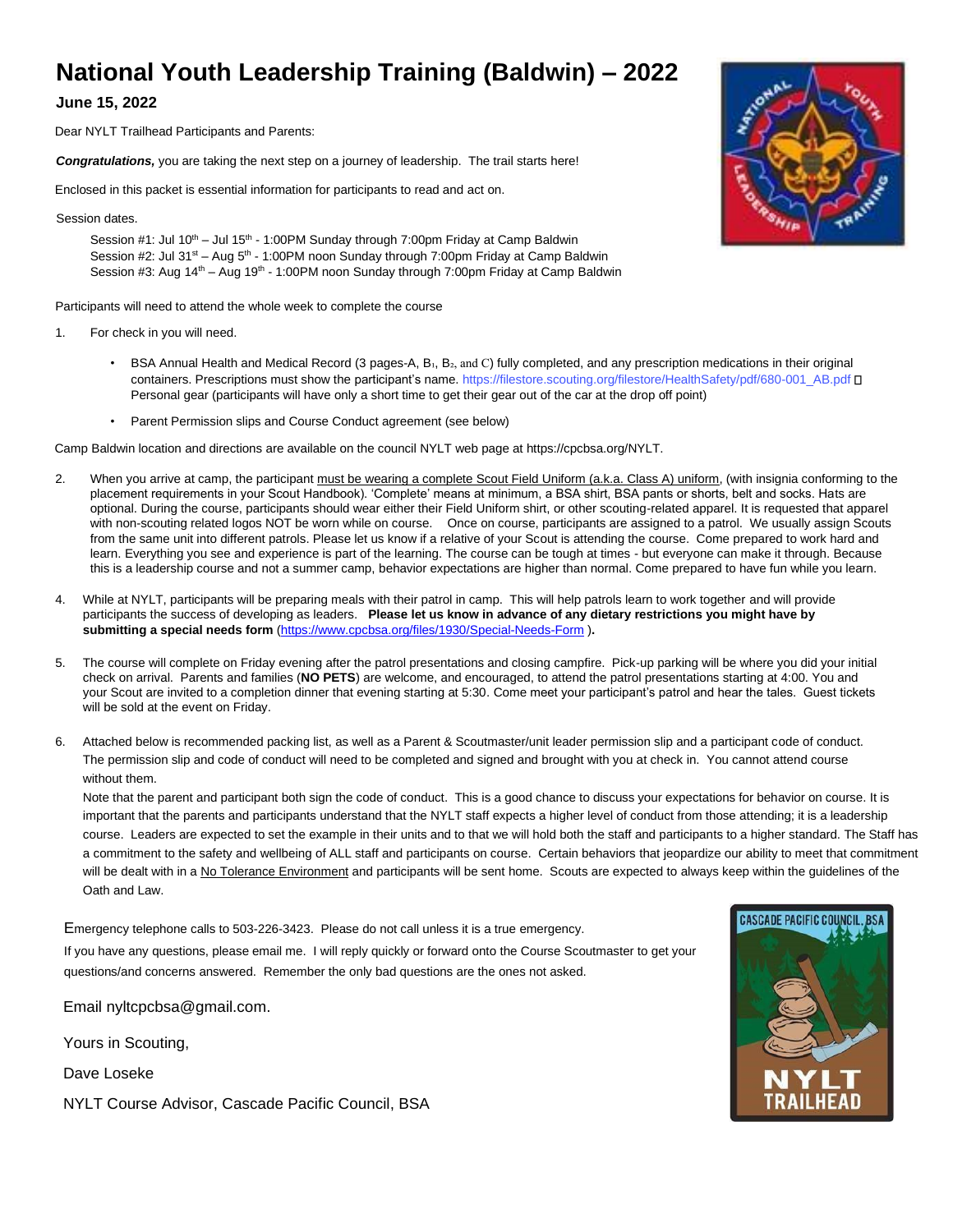## **MEDICAL FORMS AND MEDICATION**

Every precaution is taken to ensure a healthy and safe camping experience for all campers attending Cascade Pacific Council summer camps. All camps operate a well- equipped health lodge that is administered by a qualified camp health officer for any accidents or medical problems that may arise. In the event of a medical emergency. The camp health officer is available 24 hours a day. Special arrangements have been made with local hospitals for the treatment of more serious cases. If such treatment is required, every effort will be made to notify the camper's parents.

In the unlikely event of a very serious injury or illness requiring immediate specialized medical attention, the care of your youth will be turned over to the local emergency medical service that may require the use of ground or air ambulance service at their discretion.

Youth and leaders needing additional medical attention on or off property will be billed (by the medical office or hospital) for services rendered at their expense. All expenses associated with this additional treatment become the responsibility of the youth's parents/guardians, preferably handled through their personal health insurance or supplemental unit accident insurance. All medical services provided by the camp health officer are at no cost.

Medical Form- to download the form and for more information go to http:/[/www.cpcbsa.org/medicalform](http://www.cpcbsa.org/medicalform) [. A](http://www.cpcbsa.org/medicalform)ll participants are required to bring a Medical Form with part A & B; completed prior to arrival.

#### Medications at Camp

The Oregon State Health Department and BSA National Camping Standards requires that all medication for persons under 18 years of age is to be locked in the camp health lodge and dispensed by the camp health officer. Prescription medications for persons aged 18 and over are kept in locked storage and may be locked by the owner in their campsite OR by camp health staff in the health lodge. Emergency bee sting medication, inhalers, an insulin syringe or other medication or device used in the event of life-threatening situations may be (and should be) carried by the camper or staff member. Medications are checked in as part of the check in process.

If your scout requires medications, please download this form, and bring filled out to course check in. <https://filestore.scouting.org/filestore/HealthSafety/pdf/> [RoutineDrugAdministrationRecordRevised2011.pdf](https://filestore.scouting.org/filestore/HealthSafety/pdf/RoutineDrugAdministrationRecordRevised2011.pdf)

Camp health officers cannot administer immunizations, prescriptions or over the counter medicines, or recommend any medications. Their role is one of preparation for emergencies and to secure medications stored in the health lodge.

#### Special Need Form

Special need forms are used to notify the council of any health, mobility, disability or special dietary needs any participant may need at camp. The Council will make every reasonable effort to accommodate special needs. It is the responsibility of the parents to make sure the person has everything they need for the time of the activity. The contact person on the form may be contacted if camp staff have any questions. Special dietary needs form is still requested for those that require food substitutions. The form is found at

https://www.cpcbsa.org/files/1930/Special-Needs-Form

### **What to Bring - Suggested Personal Gear**

NYLT is a wilderness scout camp. Participants are expected to be in appropriate uniforms for their area of Scouting. Field uniforms are always appropriate. At a minimum we request knee length shorts, no logo t-shirts, and close toed boots with socks. Please leave your tank tops, running shorts, flip-flops, etc. at home

#### **CLEARLY MARK ALL ITEMS WITH YOUR NAME**

#### **Very Important**

- Signed medical form  $A, B, \& C$
- Camp chair (helps with social distancing)

#### A tent is needed for the Outpost overnight

**Bedding** 

- Sleeping bag
- Pad (sleeping pads not provided)
- $\bullet$ Pillow

#### Clothing

- Uniform, Full Field (a.k.a. Class A)
- Sweater or jacket
- Poncho or rain gear
- Scouting Hat
- Scouting T-shirts
- Tennis shoes/hiking boots
- Lots of extra socks and underwear
- **Toiletries**
- Toothbrush and toothpaste
- $\bullet$ Towel/washcloth
- Soap and shampoo
- Deodorant  $\bullet$
- $\bullet$ Sunscreen
- **Bug repellent**  $\bullet$

#### **Camp Necessities**

- Backpack or duffel bag
- Tent and/or tarp (for outbound)
- Flashlight/batteries
- Personal first aid kit
- Canteen/water bottle
- Pencils and note pad

#### Items to leave at home

- T-shirts with non-scout logos
- $\bullet$  Valuables\*
- Electronic games/devices\*
- Portable stereos\*
- Tablets/Music players\*
- Cell phone\*
- Fireworks t

\*Note there is limited cell reception at Baldwin and no internet coonection

+Participant using or possessing un-Scout like materials will be sent home on the spot - help us out by leaving them at home

### Bring a pair of jeans and work gloves for an evening service project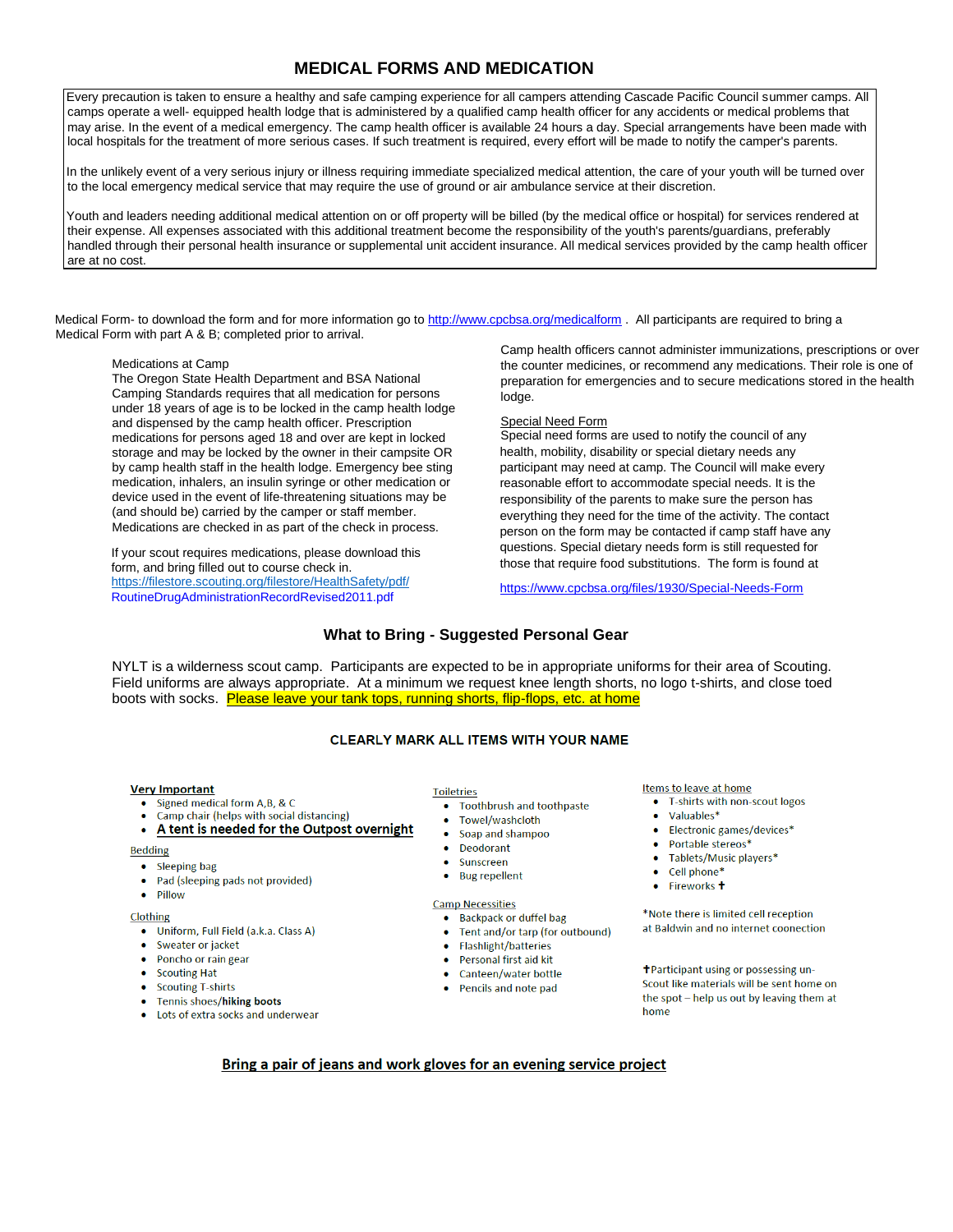# National Youth Leadership Training Cascade Pacific Council – Boy Scouts of America

# P A R T I C I P A N T C O D E O F C O N D U C T

By signing this code of conduct, all participants and their parents agree to the conditions of the statements contained within. It is further understood that serious misconduct or infraction of rules and regulations may prevent you from completing this course and require your parent(s)/guardian to provide transportation home should your participation in the program be terminated. As young men/women, you are responsible for your own behavior.

We are a coed program. Our staff is trained on BSA Camp Youth Protection (YPT) and we enforce the YPT rules as defined in the Guide for Safe Scouting and the YPT program; we expect participants to obey these rules as well.

Certain YPT violations will be grounds for removal from the course including all forms of bullying, inappropriate public displays of affection, sexual activity, and inappropriate attire. There is no place for these behaviors in Scouting.

Please help us meet our commitment to keep everyone safe by keeping yourself and others around you safe.

# A SCOUT/VENTURER IS . . . .

*TRUSTWORTHY* – I will arrive at all classes and scheduled programming on-time. I will tell the truth in all situations. I will respect the privacy of others and enter another campsite only when invited. I will inform NYLT staff if I find an item left in a program area.

*LOYAL* – I will support my team leader, youth leader(s), team guide, and adult leaders. I will wear the Scout/Venture uniform when asked, as a sign of loyalty to the Boys Scouts of America, and my fellow Scouts/Venturers.

*HELPFUL* – I will demonstrate that I care about others through my words, actions, and deeds. I will readily and gladly volunteer to help others without expecting payment or reward.

*FRIENDLY* – Camp brings together people with diverse backgrounds; so, I will be friendly to all.

*COURTEOUS* – I will treat others with courtesy. I will respect my fellow Scouts/Venturers, and the youth and adult leadership of NYLT. I will always show good manners.

*KIND* – I will not call fellow Scouts/Ventures, staff members and adult leaders "names." I will treat other persons –

and their property – as I would like to be treated. I will be kind to all of nature's creatures, and to our environment.

*OBEDIENT* – I will obey all appropriate requests made to me by people in leadership roles. I will obey all the rules of the Cascade Pacific Council Camps. *CHEERFUL* – I will be cheerful in all situations.

*THRIFTY* – I will recycle all appropriate materials. I will make best use of the food and other materials entrusted to me. I will observe "quiet time" at the opening and closing of each day.

*BRAVE* – I will do what is right, regardless of what anyone else may say.

*CLEAN* – I will keep our campsite and my personal gear clean. I will keep my clothing clean. I will be clean in my speech. I will not use alcohol, tobacco, or illegal drugs.

*REVERENT* – I will respect the beliefs of others. I will fulfill my personal religious obligations through religious services afforded me.

Participant's Name: <u>and</u> the state of the state of the state of the state of the state of the state of the state of the state of the state of the state of the state of the state of the state of the state of the state of t

| Participant's Signature: |  |  |
|--------------------------|--|--|
|                          |  |  |

Parent/Guardian's Signature: \_\_\_\_\_\_\_\_\_\_\_\_\_\_\_\_\_\_\_\_\_\_\_\_\_\_\_\_\_\_\_\_\_\_\_\_\_\_\_\_ Date: \_\_\_\_\_\_\_\_\_\_\_\_\_